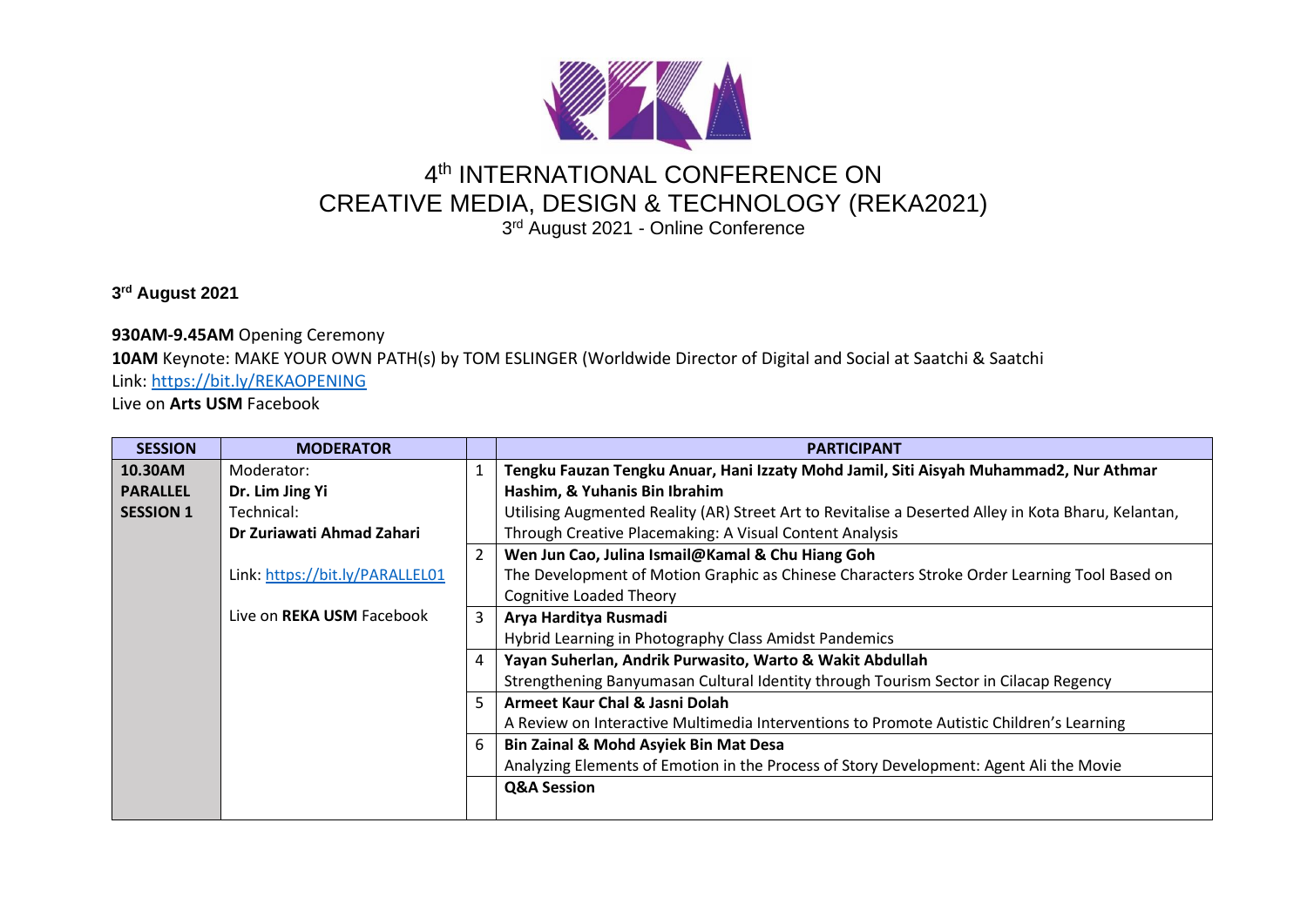| 10.30AM          | Moderator:                     | $\mathbf{1}$   | Nur Shazleen Md Yusof & Jasni Dolah                                                             |
|------------------|--------------------------------|----------------|-------------------------------------------------------------------------------------------------|
| <b>PARALLEL</b>  | Dr Tetriana Ahmed Fauzi        |                | Peranan Wartawan Foto Di Akhbar Tempatan: Perubahan Dan Pendekatan Era Digital                  |
| <b>SESSION 2</b> | Technical:                     | $\overline{2}$ | Desy Nurcahyanti, Agus Sachari, Achmad Haldani Destiarmand & Yan Yan Sunarya                    |
|                  | Dr Julina Ismail@Kamal         |                | Festival Batik Girilayu: Social Regeneration of Batik Artisans in Dynamic Situation of Pandemic |
|                  |                                | 3              | Mohd Firdaus Mohd Herrow & Shahirman Sahalan                                                    |
|                  | Link:                          |                | Enhancement of Slow Shutter Technique through a Structured Experimental Creation of Light Tools |
|                  | https://bit.ly/PARALLEL02      | 4              | Pang Sainan & Jasni Dolah                                                                       |
|                  |                                |                | Analysis of Chinese Museum Experience Design                                                    |
|                  | Live on Arts USM Facebook      | 5              | Mujahidah Mohd Misbahul Munir, Shaliza Mohd Shariff & Muhammad Shukery Ishak                    |
|                  |                                |                | Interchangeable Black School Shoes Among Primary Students in Selangor                           |
|                  |                                | 6              | Santo Tjhin & Rina Angraeni                                                                     |
|                  |                                |                | Personal Identification in The Design of Augmented Reality Illustration Book                    |
|                  |                                |                | <b>Q&amp;A Session</b>                                                                          |
| 2.00PM           | Moderator:                     | $\mathbf{1}$   | Nur Faizah Mohd Pahme, Muhamad Abdul Aziz Abd Gani, Nur Hisham Ibrahim                          |
| <b>PARALLEL</b>  | Dr Ahmad Zuhairi Abdul Majid   |                | & Haryati bt Mohd Isa                                                                           |
| <b>SESSION 3</b> | Technical:                     |                | A Systematic Design Guideline on Wayfinding-Signage for Older Adults at General Hospital        |
|                  | Dr Nur Zaidi Azraai            | $\overline{2}$ | Fahmi Bin Samsudin & Rosita Binti Mohd Tajuddin                                                 |
|                  |                                |                | Identifying Public Health Awareness by Using Cinemagraph Technique as New Approach              |
|                  | Link:                          | 3              | Deny Tri Ardianto, Sayid Mataram, Anugrah Irfan Ismail, & Arif Ranu Wicaksono                   |
|                  | https://bit.ly/PARALLEL03      |                | Onomatopoeia: When Sound Is Seen                                                                |
|                  |                                | 4              | Muhamad Zharin Hariz bin Mat Mazelan & Prinses Saliang                                          |
|                  | Live at School of The Arts USM |                | Sustainable Adaptive Activewear for The Mobility Impaired                                       |
|                  | YouTube channel                | 5              | Zhu Xiao Ming, & Mohammad Khizal Mohamed Saat                                                   |
|                  |                                |                | Media and Materials Towards Environmental issues: Artist Perspective                            |
|                  |                                | 6              | Nur Shahizani Binti Zambri & Siti Rohaya Yahaya                                                 |
|                  |                                |                | Hijab Urban Sportswear: Enhancing the Suitability of Materials and Designs                      |
|                  |                                |                | <b>Q&amp;A Session</b>                                                                          |
| 2.00PM           | Moderator:                     | 1              | Rohaida Binti Razi & Muhammad Roslee Bin Ismail                                                 |
| <b>PARALLEL</b>  | Dr Mohd Asyiek Desa            |                | Observation on the Divergent Thinking of Graphic Design Student: Generating Ideas               |
| <b>SESSION 4</b> | Technical:                     | 2              | Wardatul Hayat Adnan, Mohd Farizi Jamaluddin2 & Mahathir Yahaya                                 |
|                  | <b>Ts Dr Jasni Dolah</b>       |                | Innovation on 360o Video Application as a New Norm in Promoting Tourism Product and its         |
|                  |                                |                | Acceptance among Viewers: The Case of Malaysia National Museum                                  |
|                  |                                | 3              | Zhang Fan, Tetriana Ahmed Fauzi & Muhammad Khizal Saat                                          |
|                  |                                |                | The Isolation of Urban Society in Painting                                                      |